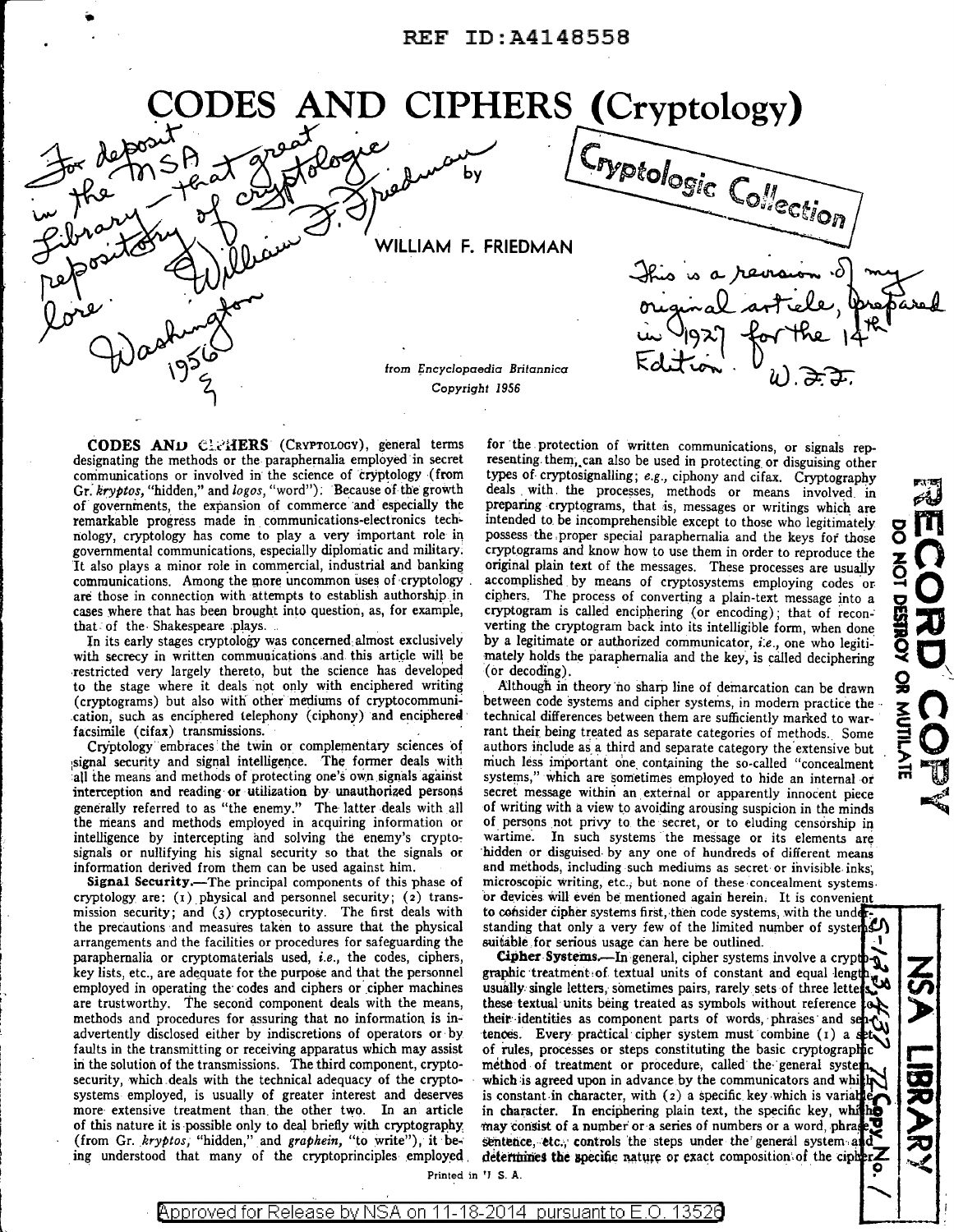### $REF$ , ID: A4148558 CODES AND CIPHERS

message produced; in decipherment the specific key similarly controls the steps and determines what the deciphered text will be. When all operations are performed correctly, the two plain texts (before and after the cryptography) should be identical or nearly so, save for minor differences arising from errors in their encipherment and transmission or in their reception and decipherment. The general system should be such that even if it is known to the enemy no properly enciphered message can be read by him unless he also knows the specific key or keys ap-. plicable to that message.

Despite a great diversity in the external appearance and internal constitution of ciphers, there are only two basic classes of systems-transposition and substitution. (Concealment ciphers are excluded from the discussion.) A transposition cipher involves a rearrangement or change in the sequence of the letters of the plain-text message without any change in their identity; a substitution cipher involves a replacement of the plain-text letters by other letters (or by other symbols) without any.change in their sequence. The two systems may be combined in a single cryptosystem.

The majority of transposition systems involve inscribing the letters of the plain text in a geometrical design called a matrix, beginning at a prearranged initial point and following a prescribed route, and then transcribing the letters from the matrix, beginning at another prearranged initial point and following another prescribed route. The matrix may take the form of a rectangle, trapezoid, octagon, triangle, etc., but systems in which the specific keys consist solely in keeping the matrices, the initial points and the routes secret are not often now employed because of their limited variability and, therefore, their relatively low degree of security. In this same class also fall systems which employ perforated cardboard matrices called grilles, descriptions of which will be found in most of the older books on cryptography. The transposition system most commonly used in practice is that des-

|  |  |  |  | Plain-text message: DELAY DEPARTURE UNTIL FURTHER NOTICE. |
|--|--|--|--|-----------------------------------------------------------|
|  |  |  |  | - Key<br>Cryptogram                                       |
|  |  |  |  | ENEET FTARR CYETE                                         |
|  |  |  |  | AINLU UIPTR DUHDR                                         |
|  |  |  |  | L O                                                       |
|  |  |  |  |                                                           |

 $\sim$ 

Fig. 1.—An example of simple columnar transposition. The numerical key<br>is derived by numbering the letters of the keyword ("telegraph") in accord-<br>ance with their relative order of appearance in the ordinary alphabet, repe The message is written in the normal manner from left to right in successive<br>horizontal lines underneath the key, forming a "rectangle" of columns of<br>letters. These letters are then transcribed in regular groups of five fr rectangle by reading down the columns, taking the latter in the sequence indicated by the key numbers. The last line of the rectangle may be completely filled with letters, nonsignificants being added if necessary; but the

ignated as columnar transposition, wherein the transposition matrix takes the form of a simple rectangular figure the dimensions of which are determined in each instance jointly by the length of the individual message and the length of the specific key. An example is shown in fig. r.

In the foregoing case the letters undergo a single transposition; in cases involving double transposition, that is, wherein the letters undergo two successive transpositions, the security of the cryptograms is very greatly increased, provided the methods selected are such as will effectively disarrange individual letters and not merely whole columns or rows. A practical system of double transposition is illustrated in fig. 2. The principal advantages of trans position systems lie in their comparative simplicity, speed of operation and, in some cases, their high degree of security; but despite these important considerations they do not at the present time play a prominent role in practical cryptography.

<sup>\*</sup> Substitution systems involve the use of conventional or cipher alphabets composed of two juxtaposed sequences, one (either , expressed or implied) corresponding to the letters of the ordinary  $\cdots$  alphabet (a, b,  $c \cdots x$ , y, z), the other containing their respective





cipher equivalents. The complexity of a substitution system usually depends upon three factors:  $(i)$  the specific composition of the cipher alphabet or alphabets employed;  $(z)$  the number of them involved in a single cryptogram; and (3) the specific manner in which they are used. As to their composition, cipher alphabets are of various types and are known under various names, such as standard, direct, reversed, systematically mixed, key-word mixed, random mixed, reciprocal, etc., all having reference to the natureof the two sequences composing them, the interrelations existing among them internally or externally, etc. The most important factor in connection with a cipher alphabet is whether its two sequences, regardless of their composition, are known or unknown to the enemy; for, if known, any conventional or disarranged alphabet may be handled with the same facility as the normal alphabet. As to the number of alphabets involved in it, a cryptogram is either monoalphabetic, involving a single cipher alphabet, or polyalphabetic, involving two or more alphabets. In essence the difference between the two types lies in the fact that in the former the equivalence between plain-text and cipher letters is invariant, *i.e.*, the equivalence is of a constant or invariable nature throughout the cryptogram, whereas in the latter it is of a changing or variable nature, controlled by the key. With regard to secrecy, the third condition mentioned above, namely, the specific manner in which the various cipher alphabets are employed, is the most important in determining the degree of security or resistance the cryptogram will have against cryptanalysis, as explained below.

Monoalphabetic substitution is usually uniliteral; i.e., each letter of the plain text is replaced by a single character. Cases of biliteral, triliteral, etc., substitution are sometimes encountered; an example using biliteral equivalents is shown in fig. 3. No matter how many characters are in the groups composing the cipher equivalents for plain-text letters, if the groups are always the same for each letter, the substitution system is still monoalphabetic and the cipher can be treated as such.

Polyalphabetic systems are often referred to as double-key systems and, as noted above, employ two or more cipher alphabets in the encipherment of single dispatches. In a given system the

|               |            |   |    |   |   | Plain-text message: | DELAY                                                                                                                                                                        | DEPARTURE UNTIL FURTHER |       |             |                         |   |      |   |          |                            | NOTICE.         |                    |
|---------------|------------|---|----|---|---|---------------------|------------------------------------------------------------------------------------------------------------------------------------------------------------------------------|-------------------------|-------|-------------|-------------------------|---|------|---|----------|----------------------------|-----------------|--------------------|
| Second letter |            |   |    |   |   |                     |                                                                                                                                                                              |                         |       | Enciphering |                         |   |      |   |          |                            |                 |                    |
|               |            |   |    |   |   |                     | Plain:                                                                                                                                                                       |                         | E.    |             |                         |   | D    | Е | P        |                            |                 |                    |
| letter        |            |   | Ε. |   | G |                     | Cipher:                                                                                                                                                                      |                         |       |             | CA AB AC BA ED CA AB BB |   |      |   |          |                            | <b>BA AE AA</b> |                    |
|               | 8          | А | Р  | н | 8 | c                   | Plain:                                                                                                                                                                       | U                       | R     | E.          | - U                     | N |      |   |          |                            | u               | R                  |
| First 1       | c          | D |    |   | ĸ | м                   | Cipher:                                                                                                                                                                      |                         |       |             |                         |   |      |   |          | DE AE AB DE DA AA CC AC CB |                 | DE AE <sup>.</sup> |
|               | D          | N | o  | 0 | s | U                   | Plain:                                                                                                                                                                       |                         | н     | Е           | R                       | N | o    |   |          |                            | c               | Е                  |
|               |            |   |    |   |   |                     | Cipher:                                                                                                                                                                      |                         | AA BC | AB.         | AE.                     |   | DA   |   | DB AA CC |                            | BE              | AB                 |
|               | Cryptogram |   |    |   |   |                     |                                                                                                                                                                              |                         |       |             |                         |   |      |   |          |                            |                 |                    |
|               |            |   |    |   |   |                     |                                                                                                                                                                              |                         |       |             |                         |   |      |   |          |                            |                 |                    |
|               |            |   |    |   |   |                     | CAABA CBAED CAABB                                                                                                                                                            |                         |       |             | <b>BBAAE</b>            |   | etc. |   |          |                            |                 |                    |
|               |            |   |    |   |   |                     | Fig. 3.-An example of biliteral, monoalphabetic substitution. A keyword                                                                                                      |                         |       |             |                         |   |      |   |          |                            |                 |                    |
|               |            |   |    |   |   |                     | alphabet of 25 letters (I serving also for J) is written in a square $5 \times 5$ . (In this<br>case the alphabet is based upon the word "telegraph.)" The letters (A,B,C,D, |                         |       |             |                         |   |      |   |          |                            |                 |                    |
|               |            |   |    |   |   |                     | E) at the side and top of the square, taken in pairs, can then be used to repre-                                                                                             |                         |       |             |                         |   |      |   |          |                            |                 |                    |
|               |            |   |    |   |   |                     | sent the letters within the square. Thus, $D = CA$ , $E = AB$ , etc. The letters at                                                                                          |                         |       |             |                         |   |      |   |          |                            |                 |                    |

the side of the square may be the same as or different from those at the top;<br>in both cases keywords, identical or different, may be used instead of the<br>letters A,B,C,D,E.

2: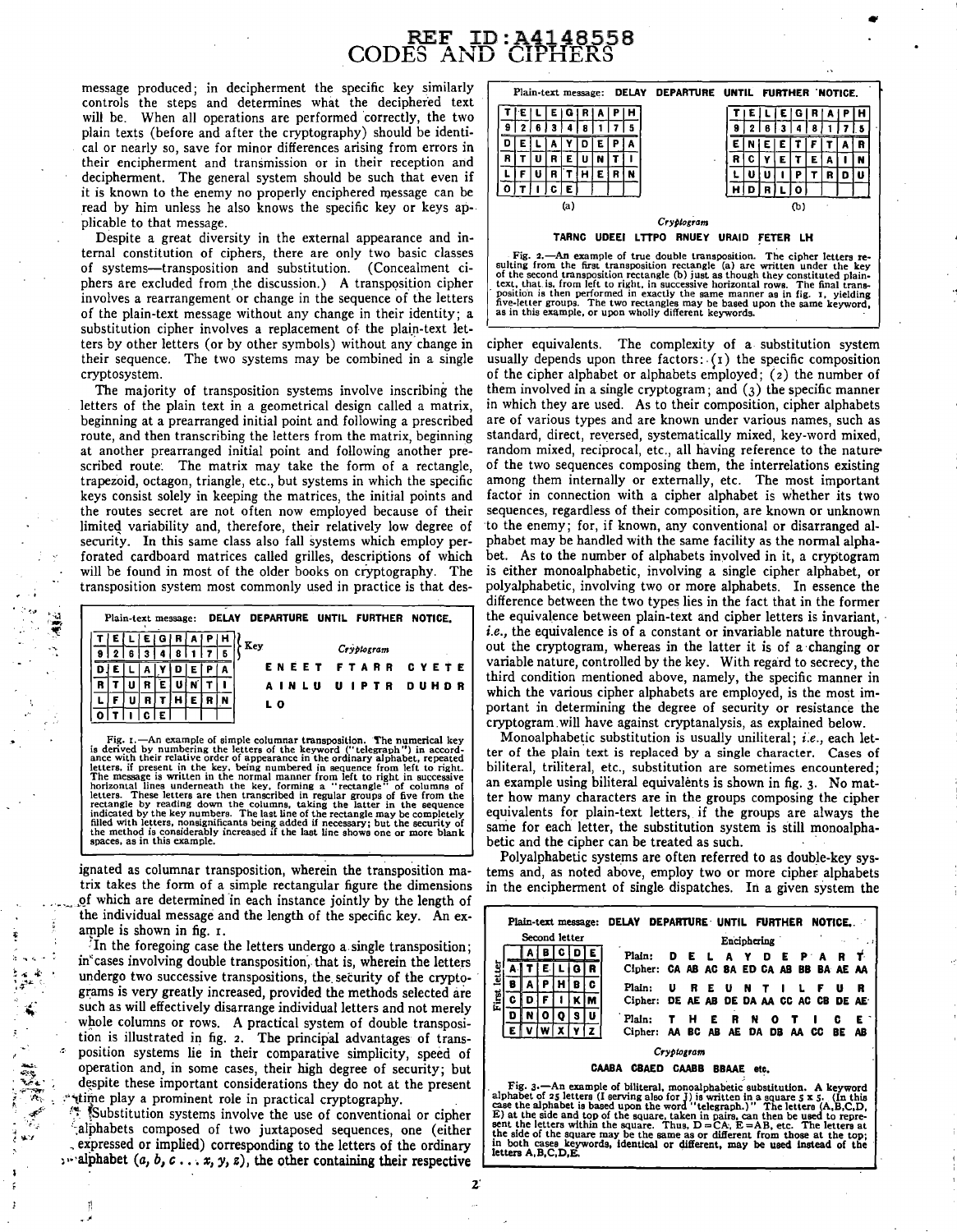cipher alphabets may be entirely independent or they may be interrelated. In the simplest case of interrelated alphabets, that resulting from juxtaposing, at all points of coincidence, two primary sequences which are normal sequences proceeding in the same direction  $(a, b, c, \ldots, x, y, z)$ , the secondary cipher alphabets are called standard alphabets; these when successively tabulated yield a symmetrical or square table (fig.  $4$ ). which is generally referred to in the literature as a Vigenère table, a quadricular table, etc.

. Such a table may be used in several ways. The most common method employs the top row of letters as the plain-text sequence and the successive horizontal rows as the cipher sequences, each of which may be designated by its initial letter. Thus, the fourth or D alphabet is the one in which plain text *A* is represented by cipher *D; i.e.,*  $A_p = D_c$ ,  $B_p = E_c$ , etc. In the ninth or I alphabet,  $A_p = I_c$ ,  $B_p = J_c$ , etc. Therefore, when several such alphabets are to be employed, the letters of a key word can serve to indicate the number, identity and sequence of the cipher alphabets to be used consecutively in the cryptographic operations.

This type of cryptogram is usually referred to as the Vigenère cipher or as *le chiffre indecliiffrable,* although Blaise de Vigenere never claimed that he invented the table or the system; he was merely among the first to describe it *(see* below).



Various modifications of the simple square table are encountered, these involving different types and arrangements of the sequences therein, but in every case where these sequences can be arranged so as to exhibit symmetry of position as regards the order in which the letters fall in the successive rows or columns, sliding or concentric primary sequences may be employed to produce the same results as the table and are often more convenient.

Polyalphabetic substitution systems may be classified as periodic or aperiodic, depending upon whether or not the cryptograms produced by them exhibit external phenomena of a cyclic nature. Periodicity is exhibited externally whenever the substitution process involves the use of keying elements which are used in a repetitive manner and which, in a single message, operate in conjunction with a fixed number of cipher alphabets, as would the example shown in fig. 5.

Polyalphabetic systems of the aperiodic type are of great diversity in construction. In these systems periodicity is either entirely lacking because of the nature of the method or it is suppressed by incorporating elements which serve as periodicity interrupters. In the well-known aperiodic system designated as the running-key or nonrepeating-key system, periodicity is avoided by employing for the key the running text of a book, identical copies of which are in possession of the correspondents. The starting point of the keying sequence is agreed upon in advance,

|  | Key: TROYT ROYTR OYTRO YTROY        |  |
|--|-------------------------------------|--|
|  | Plain-text: LETTE RNOTY ETREC EIVED |  |
|  | Cipher: EVHRX IBMMP SRKVQ CBMSB     |  |

Fig. 5.—An example of multiple alphabet substitution. The alphabets of the simple Vigenère table (fig. 4) are used in conjunction with the keyword TROY, which is written above the plain text and repeated as many times as the first letter,  $L_p(T_k) = E_c$ ; for the second letter,  $E_p(R_k) = V_c$ , etc. Usually<br>all the plain-text letters governed by the first letter of the key are enciphered<br>in auccession, then those governed by the second, etc., this

or is indicated in one of many ways by means of elements called indicators, which designate the exact point where the sequence begins. Another type of nonrepeating-key system, often designated as the autokey system, is that in which, beginning with a preconcerted key letter, each cipher letter (or sometimes each plain-text letter) becomes the key letter for the encipherment of the next plain-text letter.

The various systems of substitution thus far mentioned are monographic in nature, involving single plain-text letters. In digraphic systems substitution is by pairs of letters and uses preagreed cipher squares or matrices in which the letters of the alphabet are disposed according to some key and the cipher equivalents of pairs of plain-text letters are found by following prearranged rules. One of the best-known systems of this sort is that called the Playfair cipher, named after Lyon, Baron Playfair, but invented by Sir Charles Wheatstone. It is illustrated in fig. 6.

Properly selected methods of transposition and substitution  $\delta$ when combined into a single system result in producing cryptograms of great security, but because of the additional complex- $\blacktriangle$ Froperly selected methods of transposition and substitution  $\Omega$ <br>when combined into a single system result in producing crypto-<br>grams of great security, but because of the additional complex-<br>ities of operation introduced sultant increased possibilities of error, such systems are not often encountered in practice.

|      |  |             |  |            |                                    | I. Message: AM FOLLOWING ON NEXT TRAIN.                                                                                                                                               |  |   |   |   |
|------|--|-------------|--|------------|------------------------------------|---------------------------------------------------------------------------------------------------------------------------------------------------------------------------------------|--|---|---|---|
|      |  |             |  |            |                                    |                                                                                                                                                                                       |  |   |   |   |
|      |  |             |  |            |                                    | 2. Plain-text: AM FO LX LO WI NG ON NE XT TR AI NX                                                                                                                                    |  |   | о |   |
|      |  |             |  |            | GR OF EI XG YX LB BX LX EO AP HALI | 3. Cipher:                                                                                                                                                                            |  |   |   | c |
|      |  |             |  | Cryptogram |                                    |                                                                                                                                                                                       |  | R | o | м |
|      |  | <b>HALI</b> |  |            |                                    | 4- GROFE IXGYX LBBXL XEOAP                                                                                                                                                            |  |   |   |   |
| NUMI |  |             |  |            |                                    | Fig. 6.—The Playfair cipher; an example of digraphic substitution. An                                                                                                                 |  |   |   |   |
|      |  |             |  |            |                                    | alphabet square of 25 letters (I serving also as I) based upon a keyword (in                                                                                                          |  |   |   |   |
|      |  |             |  |            |                                    | this case "Lexington") is drawn up, and substitution is performed with pairs                                                                                                          |  |   |   |   |
|      |  |             |  |            |                                    |                                                                                                                                                                                       |  |   |   |   |
|      |  |             |  |            |                                    | of letters. Three cases as regards the position occupied in the square by the                                                                                                         |  |   |   |   |
|      |  |             |  |            |                                    | members of a pair are possible; they lie $(x)$ in the same horizontal row, or $(z)$                                                                                                   |  |   |   |   |
|      |  |             |  |            |                                    | in the same vertical column, or $(3)$ at the opposite ends of one of the diagonals                                                                                                    |  |   |   |   |
| m    |  |             |  |            |                                    | of an imaginary rectangle. By studying the following examples under each                                                                                                              |  |   |   |   |
|      |  |             |  |            |                                    | case the method of finding equivalents will become apparent: Case $(I) L = EN$ ,<br>$AB = BC$ $\Omega = AC$ ; $C_{200}$ $(a)$ $ED = TD$ $EVL = TE$ $DU = VE$ ; $C_{200}$ $(a)$ $ED =$ |  |   |   |   |

AB = BG, OB = AG; Case (2) ED = TP, EV = TE, PV = VE; Case (3) ER = IP, IM = LR, ST = PB. The text of the message to be enciphered, line 1 in the figure, is divided up into pairs, line 2. Double-letter pairs in the text a lents are shown in line 3, the final cryptogram in five-letter groups, in line 4.<br>Various arrangements of letters in the alphabet square are possible, and com-<br>pletely disarranged alphabets may be employed.

Code Systems.—Basically, a code system is merely a type of substitution system in which the textual units that undergo cryp tographic treatment are of varying and unequal lengths. Generali  $\mathbf{1}$ they are entire words, but often they may be single letters,' syl lables, numbers or phrases of varying length and sometimes whole sentences. The cryptoprinciple underlying code systems is ver old and has as its essential element a specially compiled list o words, phrases and sentences, each of which is accompanied by code group which may be another word (real or artificial) o a group of letters or figures. Identical copies of specialized list of the foregoing sort, called codebooks or codes, are held by th communicators. In encoding a message it is necessary mere! to refer to the codebook and replace the words, phrases or sem tences composing the message by the code groups assigned the constructing the code message, step by step, in this manner and using the fewest code groups possible. As to their cryptographi construction or arrangement of contents, codes may be of the on part or the two-part type, the principal difference between them being shown in fig. 7.

<u>ር</u> wur<br>Aurlait  $\Omega$ 0  $\mathbf{v}$ E

スのよ

このマンス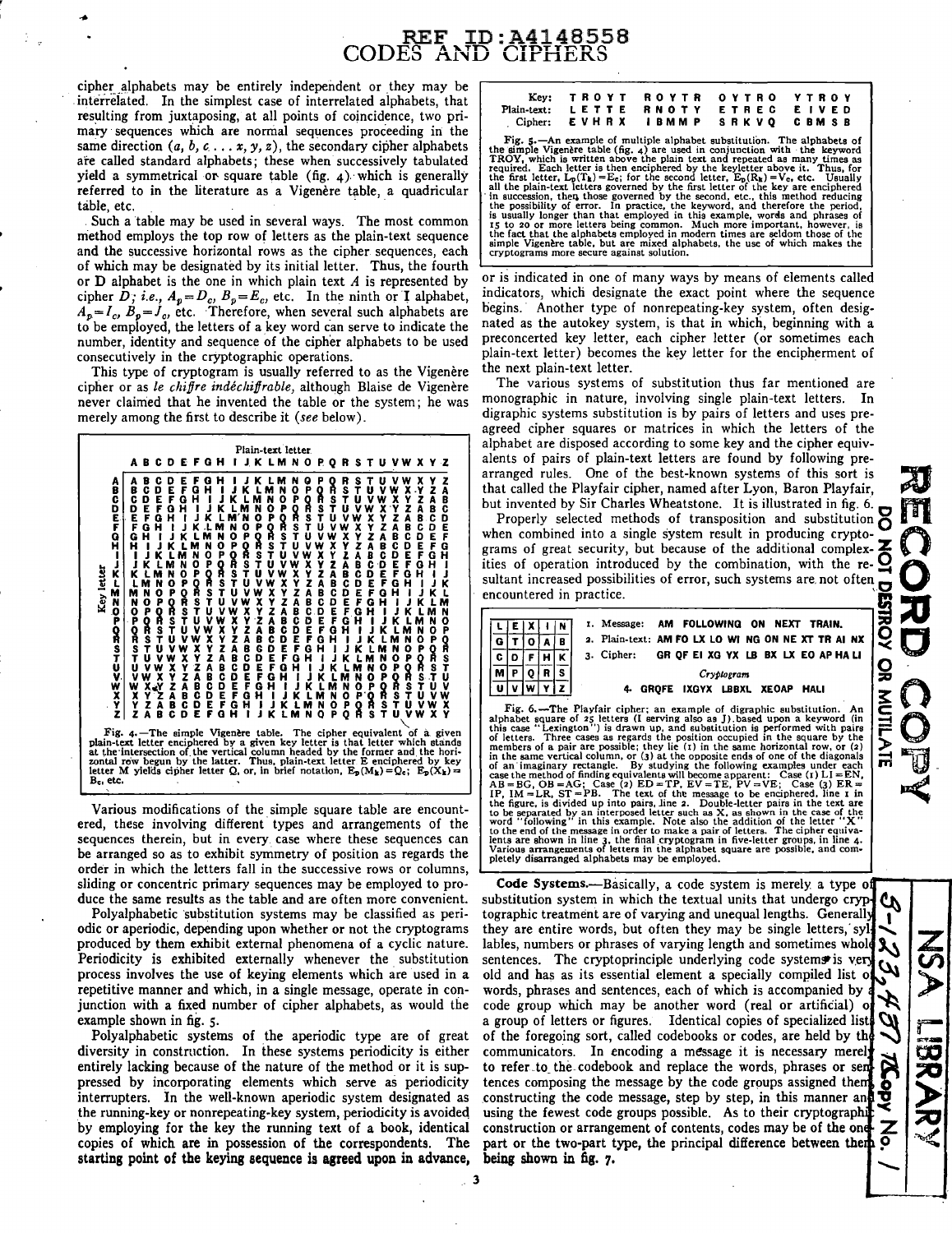## CODES AND : 44148558

The condensing power of a code obviously depends upon the extent and the nature of its vocabulary. The security of a code system depends somewhat upon the distribution and construction, of the codebook, but mostly upon whether it is used in conjunction with a good cipher system which is superimposed on the code text and the purpose of which is to afford secrecy, in the case of purchasable or publicly available codes, or additional secrecy, in

| One-part Code                       | Two-part Code                                        |                        |  |  |  |  |  |  |
|-------------------------------------|------------------------------------------------------|------------------------|--|--|--|--|--|--|
| ABABA-A<br>A B A C E-Abandon-ing-si | Encoding                                             | Decoding               |  |  |  |  |  |  |
| A B A D I-Abandoned                 | KABOL—A                                              | <b>ABABA</b> —Abevance |  |  |  |  |  |  |
| A B A F O-Abate-ing-s               | STOLG-Abandon-ing-s   ABACE-Procedure                |                        |  |  |  |  |  |  |
| A B A G U-Abated                    | $E X$ I $F$ O $-A$ bandoned                          | ABAD I-To purchase     |  |  |  |  |  |  |
| <b>ABAHY</b> -Abeyance              | <b>ZUM RA-Abated</b>                                 | A B A F'O-Commenced    |  |  |  |  |  |  |
| ABEBE-Abide-ing-s                   | A B A B A-Abeyance                                   | A B A G U-Do not think |  |  |  |  |  |  |
| ABEC I-Abided                       | ROABY-Abide-ing-s                                    | A B A H Y--Recorded    |  |  |  |  |  |  |
|                                     | $\overrightarrow{B}$ iku $\overrightarrow{B-Zone-8}$ |                        |  |  |  |  |  |  |
| $2YZYZ-Zone-8$                      |                                                      | $2YZYZ$ -According to  |  |  |  |  |  |  |
|                                     |                                                      |                        |  |  |  |  |  |  |

Fig. 7. -Extracts from typical one-part and two-part codes. In the one-<br>part type the code groups and the vocabulary are arranged in parallel, alphabetic (or numerical) sequences, so that a single book serves for encoding as well as for decoding. In the two-part type the encoding book lists the elements of the vocabulary in alphabetic order but the code groups are in random order, that a decoding book, in which the code groups appear in alphabetic (or numerical) order accompanied by their meanings, is essential. The degre

the case of private or governmental codes. Code messages which undergo this second step are said to be superenciphered, reenciphered or, simply, reciphered. The principal purpose of code in commercial communications is to effect economy in their cost of electrical transmission, secrecy being usually of secondary importance (except in certain types of banking operations). Codes for general business communications are purchasable from their publishers.and therefore in themselves provide no secrecy. Many business firms, however, use specially compiled private codes which, if carefully restricted in distribution, may be regarded as confidential or secret. In governmental and especially in diplomatic or military communications secrecy is generally of primary importance, economy is secondary.

Governmental codes which -are intended to be. secret are, of course, very carefully guarded in their production, distribution and usage and, as a general rule, messages in such codes are superen-· ciphered.

 $\sim$   $\sim$   $\sim$ ~~~:·~ ~)~1·,  $\lambda$ 

 $\ddot{\cdot}$ 

Cryptoapparatus.-Cryptodevices and cryptomachines vary 'in complexity from simple, superimposed, concentrically or eccen- ; trically rotating disks to large mechanical machines and electrically operated cryptoteleprinting apparatus. One· of the best devices of the more simple, mechanical type is that known as the Bazeries cylinder *(see* fig. 8), named after the French cryptographer who is commonly credited with its invention in 1891. The principle upon which the device is based was, however, conceived



~·

FIG. 9.-PORTABLE CRYPTODEVICE WHICH PRODUCES A PRINTED RECORD OF THE CIPHER TEXT AS WELL AS OF THE PLAIN TEXT. THE LETTERS TO BE ENCIPHERED OR DECIPHERED ARE SET BY TWIRLING THE INDICATING DISK SHOWN AT LEFT AND OPERATING THE LEVER AT THE RIGHT. THE SIX WHEELS CONTROL THE CRYPTOGRAPHY, IN CONJUNCTION WITH CERTAIN OTHER VARIABLE KEYING ELEMENTS INSIDE THE MACHINE

and more secure types of apparatus were invented and developed. In such apparatus rotatory components referred to as cipher rotors have come to be of primary importance. The rotors may be of a mechanical or an electrical type. Fig. 9 shows a machine which uses a series of mechanical rotors to produce an extremely long, continuously changing key for encipherment. Although the results of manipulating the machine are printed upon a paper tape, the absence of a typewriter keyboard makes operation of the machine slow and tedious. Fig, 10 shows a machine which uses a series of juxtaposed electrical rotors and stators to form a path for the passage of electric currents connecting the 26 keys of a keyboard to the 26 lamps of a light board upon which the results ·of manipulating the keys are indicated. Automatic angular displacements of the rotors. serve to vary the. path with each depression of any key of the keyboard. From a practical point of view such a machine is not satisfactory for offices engaging extensively in cryptocommunication since it lacks an automatic recording or



#### FIG. 8.-THE BAZERIES CYLINDER

The Bazeries cylinder consists of a set of 20 disks, each bearing on its periphery a differently mixed alphabet. The disks, which bear identifying numbers from<br>1 to 20, are 'assembled upon the shaft in an order that corresponds to a nu-<br>merical key. To encipher the message, 20 letters are taken at a time row can be taken for the cipher text. In deciphering, the cipher letters, taken<br>20 at a time, are aligned horizontally; the disks are then locked into position. By slowly revolving the whole cylinder and examining each row of letters, one and only one row will be found to yield intelligible text all the way across

many years before by Thomas Jefferson (see Jefferson's Papers in the Library of Congress, vol. 232, item  $41,575$ .

1 Devices of the sort exemplified in fig. 8 soon proved to be inadequate for modern cryptocommunications, as regards not only speed, accuracy and facility in operation but also security of the end product. It was not long, therefore, before more automatic



FIG. 10.-ELECTRICAL CIPHER MACHINE EMPLOYING A TYPEWRITER KEY-**BOARD** 

printing mechanism and the results of operating the keyboard have to be recorded by the ·operator by hand. Therefore, a machine combining both a keyboard and a printing mechanism had to come. sooner or later. Such a combination of components is shown in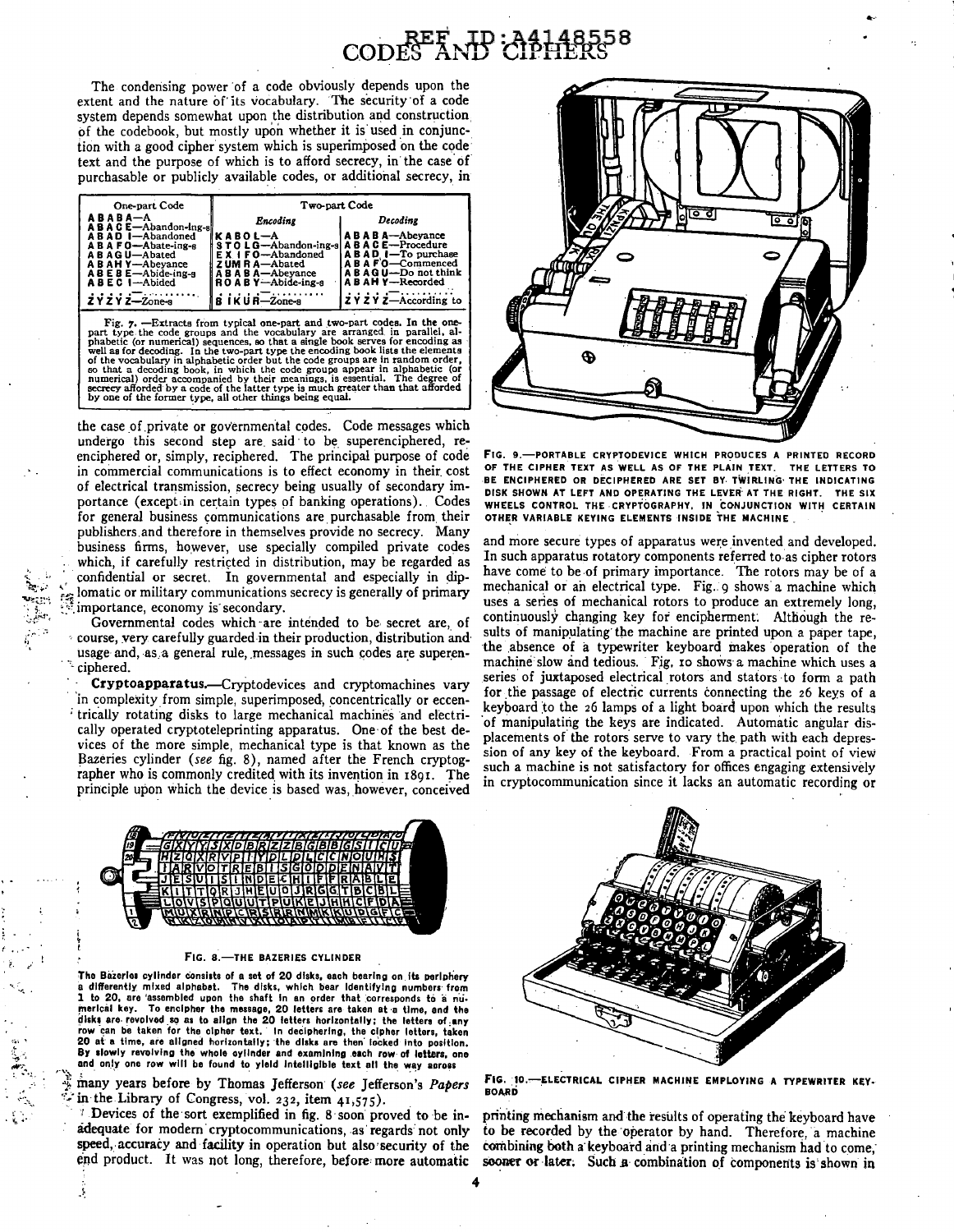fig. 11. Machines of this type, which are not necessarily associated with the electrical communication system but which merely produce an end product (a printed record) that can be given to a communication centre or telegraph office for transmission, are called off-line cryptomachines.

But even this stage in improvement in cryptocommunications



FIG. 11.-THE CRYPTODEVICE OF FIG. 9 EQUIPPED WITH A KEYBOARD AND DRIVEN BY AN ELECTRIC MOTOR. THE TWO MACHINES ARE CRYPTOGRAPHI-<br>CALLY INTERCOMMUNICABLE. THE OPERATING LEVER AT RIGHT IS USED THE OPERATING LEVER AT RIGHT IS USED IN CASE OF POWER FAILURE

. . . . .,

proved inadequate and communicators soon began to see·need for on-line cryptomachines, *i.e.,* apparatus which combines in a single and instantaneous operation the following steps:  $(1)$  manipulation of a key of the keyboard at the transmitting station to correspond to a character of the plain-text message;  $(z)$  automatic encipherment of that character to form a cipher character; (3) electrical representation of that character by a signal or a permutation or combination of signals corresponding to the cipher character; (4) electrical transmission of the signal or signals;  $(5)$  their reception at the distant end;  $(6)$  their translation into a cipher character; ( 7) automatic decipherment of the .character; and (8) printing the deciphered character-all this at the rate of at least 300 characters (=60 words) per minute. In fig.  $12$  is shown a prototype of such a machine. It is obvious, of course, that machines of this advanced type can be employed only where there is direct access to transmission and reception facilities.

As a result of extensive research and development after 1920, machines of the sorts.here described have undergone considerable improvement, and further progress in written-cryptocommunica. tions technology appears to lie in this direction.

Signal Intelligence.-The principal components of signal intelligence are: (1) communication intelligence, derived from the interception and analysis of signals which are involved in the exchange of messages or communications· between persons and which are, therefore, of the type designated as communication signals; and (2) electronic intelligence, derived from the interception and analysis of electromagnetic radiations which are of a type other than those used in communications, such as radar, identification and recognition signals, navigational. beacons, etc., and which are therefore designated as noncommunication signals. It should be noted, however, that it is often difficult to draw a line of demarcation between communication intelligence .and electroni\_c intelligence because these two fields deal with signals which merge into each other in the .continuous spectrum generally referred to as that pertaining to communications electronics.

Communication Intelligence.-This phase of cryptology

deals with the processes; methods or means employed in deriving information by intercepting and analyzing enemy communications. Its principal components are: ( 1) interception and forwarding of traffic (messages) to analysis centres;  $(z)$  traffic analysis, including radio direction or position finding and operator identification; and (3) cryptanalysis or solution (and translation, when necessary) of the texts of the messages. Only the last two components will be discussed.

Traffic Analysis.-Stated in general terms, traffic analysis involves studying the messages exchanged within a communications network for the purpose of penetrating the signal security camouflage superimposed thereon.

Such study permits reconstructing the networks from data such as volume, direction and routing of messages, frequencies, schedules and call signs used, etc. When the most important features of the networks have been thus ascertained, the analyst is not only able to ascertain the geographic locations and dispositions of military units (order of battle) and important movements of these units, but also to predict with varying degrees of reliability (based upon inferences) the area and extent of future military tactical or strategic operations.

Cryptanalysis.-The science of solving cryptograms by analysis is called cryptanalysis, to distinguish the indirect methods of reading cryptograms from the direct methods which, of course, require a knowledge of the basic method and specific key, in the case of ciphers, or possession of the codebook, in the case of codes. Apart from the more simple, classical types, nearly every scientifically constructed cryptographic system presents a unique case in cryptanalysis, the unravelling of which requires the exercise of unusual powers of observation, inductive and deductive reason-· ing, much concentration, perseverance and a vivid' imagination; but all these qualities are of little avail without a special aptitude arising from extensive practical experience. It is worthwhile to note that the resistance which a specific cryptosystem will have against cryptanalysis is often vitally affected by the sophistication of the rules for its use and by the degree to which these rules are observed by cipher clerks. In respect to the latter, Francis Ba-<br>con's comment in his Of the Advancement of Learning  $(1605)$  is as true today as the day it was written: "But in regarde of the rawnesse and unskillfulnesse of the hands, through which they passe, the greatest Matters, are many times carryed in the weakest cyphars."

A preliminary requisite to the analysis of a cryptogram is a determination of the language in which its plain text is written, information which is either already at hand in the case of official communications or which, in the case of private ones, can usually be obtained from extraneous circumstances. Next comes a determination as to whether a cipher or a code system is involved;



FIG. 12.-A PRINTING TELEGRAPH CIPHER MACHINE

this is based upon the fact that differences in their external appearance are usually sufficiently well marked to be detectable. If the cryptogram is in cipher, the next step is to determine whether transposition or substitution is involved. This determination is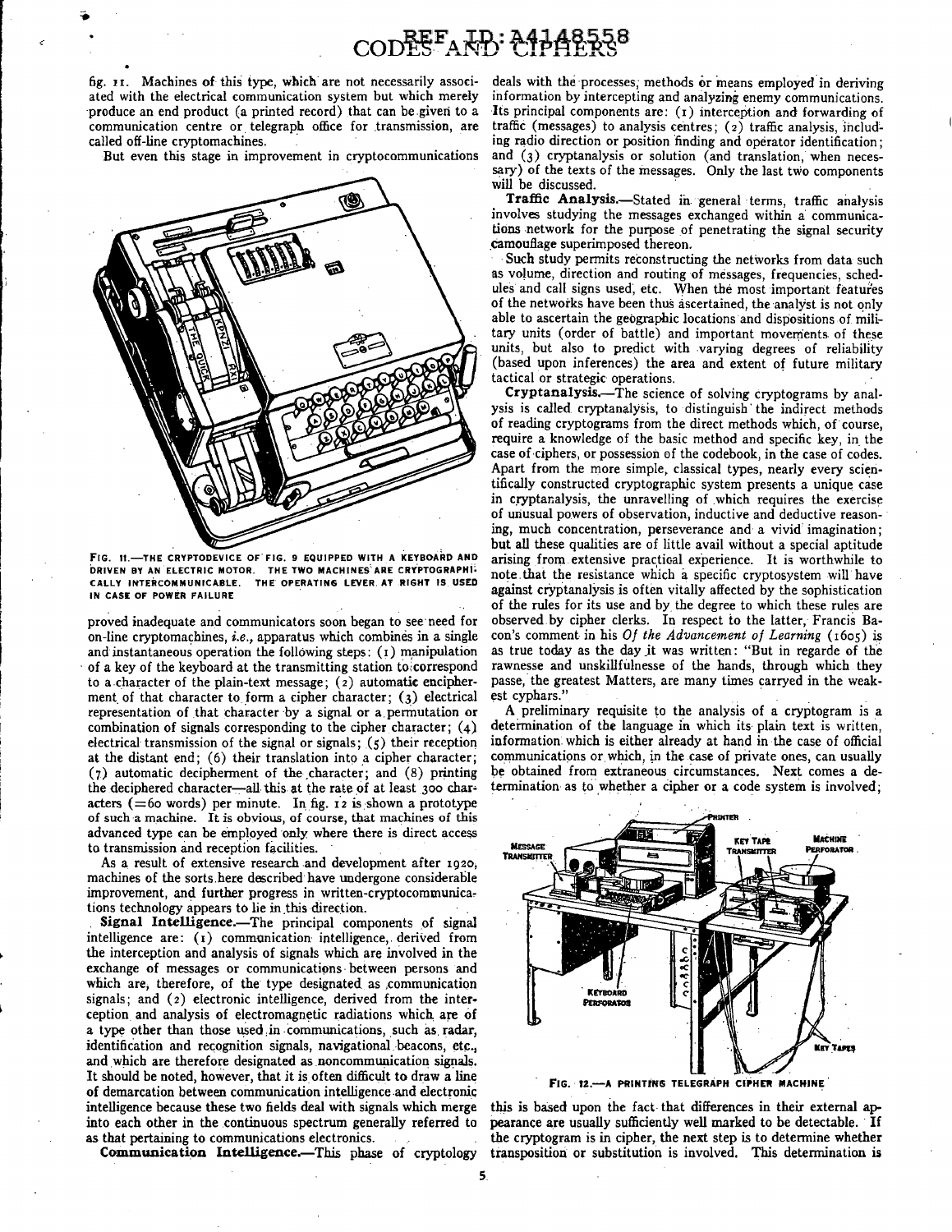consonants are present in definite proportions. Since transposition involves only a rearrangement of the original letters, it foltion involves only a rearrangement of the original letters, it fol-<br>lows that if a cryptogram contains vowels and consonants in the ross there did not exist in any language a detailed, authentic and proportions normally found in plain text in the language in ques- publicly available history of cryptology. Moreover, because of tion, it is of the transposition class; if not, it is of the substitution the curtain of secr tion, it is of the transposition class; if not, it is of the substitution the curtain of secrecy which is invariably placed around crypto-<br>class. The solution of transposition ciphers involves much ex-logic work of an offi class. The solution of transposition ciphers involves much ex- logic work of an official character, accurate accounts of historically<br>perimentation with matrices of various types and dimensions, clues important events or o probable words is often necessary. Special methods of solution Therefore, although it is difficult or impossible to ascertain with based upon a study of messages of identical lengths, or with identi- certainty much about t individually are of low frequency but which when present have permit. With this limitation in mind, this account will begin by<br>a great affinity for each other and form pairs of moderate or high noting that secret modes of a great affinity for each other and form pairs of moderate or high noting- that secret modes of signalling and communication have frequency, such as  $qu$  in Spanish or  $ch$  in German, afford clues probably been in use from frequency, such as *qu* in Spanish or *ch* in German, afford clues probably been in use from the earliest times, since the desire or<br>leading to solution.

 $\cdot$ 

ciphers rests is the well-known fact that every written alphabetic the prophetic and apocalyptic writings of the orient and the say-<br>language manifests a high degree of constancy in the relative ings of the Sibylline oracl language manifests a high degree of constancy in the relative ings of the Sibylline oracles are generally not regarded by cryptol-<br>frequencies with which its individual letters and combinations of ogists as coming within t frequencies with which its individual letters and combinations of ogists as coming within their province; nor do they generally do letters are employed. For example, English telegraphic texts show anything more than merely letters are employed. For example, English telegraphic texts show anything more than merely refer to the various systems of stenog-<br>the following relative frequencies in 1,000 letters, based upon an raphy or shorthand used the following relative frequencies in 1,000 letters, based upon an raphy or shorthand used since the time of the Romans, including actual count of 100,000 letters appearing in a large but miscel-<br>that known as Tironian not actual count of 100,000 letters appearing in a large but miscel- that known as Tironian notes, named after Tullius Tiro, Cicero's

|  |  | E T R I N O A S D L C H F<br>126 90 83 76 76 74 72 58 40 36 33 33 30 |  |  |  |  |
|--|--|----------------------------------------------------------------------|--|--|--|--|
|  |  | UP MY G W V B X K Q J Z<br>30 27 25 21 18 14 13 11 5 3 3 2 1         |  |  |  |  |

tifying the plain-text values of the cipher letters, but only when ing that not one but three different sorts or degrees of cryptogra-<br>the cipher has been reduced to its simplest terms. Thus, the prob- phy were actually us the cipher has been reduced to its simplest terms. Thus, the prob-<br>lem of solving a monoalphabetic substitution cipher involves only lem of solving a monoalphabetic substitution cipher involves only was practised among the ancient Jews, whose Talmudic scholars<br>one step, since the text is already in the simplest possible terms, dealt with it as a part or and regardless of the kind of cipher alphabet employed practically certain operations of a cryptographic nature. The ancient Greeks every example of 25 or more characters representing the mono- were users of the art, and at least one cryptographic device, called alphabetic encipherment. of a "sensible" message in English can the scytale, is known to have been employed.by the Lacedemonians readily be solved by the well-known principles of frequency, made for secret communications between military commanders in the popular by Edgar Allan Poe's romantic tale *The Gold Bug*, How- field and their superiors at h popular by Edgar Allan Poe's romantic tale *The Gold Bug.* How- field and their superiors at home. In the writings of Aeneas Tacever, the problem of solving a polyalphabetic substitution cipher ticus ( $360-390$  B.C.) is to be found the very earliest treatise on involves three principal steps: ( $\tau$ ) determining the number of cryptography thus far involves three principal steps: ( 1) determining the number of cryptography thus far discovered; in addition to treating of secret cipher alphabets involved;  $(2)$  distributing the cipher letters into the respective individual frequency tables to which they belong; and  $(3)$  analyzing each of the latter on the basis of normal frequencies in plain text of the language involved. In the case of aperiodic ciphers, because of the absence of cyclic phenomena, back to the 9th century A.D. Despite the fact that Roman cryp-<br>these steps are often very difficult, especially when the volume of tographic documents are rath these steps are often very difficult, especially when the volume of text is limited. Frequently the only recourse is to employ repetitions as a basis for superimposing separate messages so that, irrespective of the number of alphabets involved or their sequence; is often used in cryptologic literature to designate the type of the letters pertaining to identical cipher alphabets fall into the cipher alphabet and .cipher system known as the monoalphabetic same columns, and then the respective columns are treated as cipher using standard alphabets. In the middle ages  $(c. 450 - 1)$  monoalphabetic frequency tables. The analysis of the frequency  $1450$  cryptography was employed monoalphabetic frequency tables. The analysis of the frequency  $1450$  cryptography was employed rather infrequently, for the distributions of a polyalphabetic cipher is effected much more most part in connection with the readily when the alphabets are interrelated than when they are astrology. The most widespread cryptographic system of that

system can be devised is of more interest to laymen than to pro- the normal alphabet (but *z* was replaced by *aa*). Most often, fessional cryptographers. Edgar Allan Poe's dictum that "it may however, only certain letters fessional cryptographers. Edgar Allan Poe's dictum that "it may however, on<br>he roundly asserted that human ingenuity cannot concoct a cipher the vowels. be roundly asserted that human ingenuity cannot concoct a cipher which human ingenuity cannot resolve" is misleading unless qual- The beginnings of modem cryptography can be traced back to ified by restricting its application to the great majority of the Italy, the birthplace, as well, of modem diplomacy. Many cipher practical systems employed for a voluminous, regular correspond- alphabets have come down to us which were used in the official ence. Isolated short cryptograms prepared by certain methods messages of the papacy as well as in those of the early Italian may resist solution indefinitely; and a letter-for-letter cipher republics. Ciphers were used in Venice as far back as in 1226;<br>system which employs, once and only once, a keying sequence in Mantua and in Modena as early a system which employs, once and only once, a keying sequence composed of characters or elements in a random and entirely un- ence, Siena, Pisa and Milan before 1450. It was also in Italy, predictable sequence may be considered holocryptic, that is, mes- beginning soon after 1500, th predictable sequence may be considered holocryptic, that is, mes- beginning soon after 1500, that cryptologic operations first came to<br>sages in such a system cannot be read by indirect processes involv- be organized on an ing cryptanalysis, but only by direct processes involving possession systems was promoted and reserves of cryptographic vocabularies

made on the basis of the fact that in plain text the vowels and of the key or keys, obtained either legitimately, by virtue of being consonants are present in definite proportions. Since transposi- among the intended commu

 $\bullet$  .

lows that if a cryptogram contains vowels and consonants in the 1950s there did not exist in any language a detailed, authentic and proportions normally found in plain text in the language in ques-<br>publicly available histo perimentation with matrices of various types and dimensions, clues important events or of noteworthy inventions and improvements<br>to which are afforded by the number of letters in the messages and in cryptologic technology to which are afforded by the number of letters in the messages and in cryptologic technology usually enter into the public domain extraneous circumstances. The assumption of the presence of only many vears after the event extraneous circumstances. The assumption of the presence of only many years after the event or invention has occurred.<br>
probable words is often necessary. Special methods of solution Therefore, although it is difficult or based upon a study of messages of identical lengths, or with identi- certainty much about the origin of any specific item or fact of cal beginnings or endings, are often possible to apply when much cryptographic or cryptanalytic importance, the data should be traffic has been intercepted. Finally, the presence of letters which traced back at least as fa traffic has been intercepted. Finally, the presence of letters which traced back at least as far as the open or public records will<br>individually are of low frequency but which when present have permit. With this limitation leading to solution.<br>The basis upon which the solution of practically all substitution as old as the art of writing itself. However, mysteries such as<br>ciphers rests is the well-known fact that every written alphabetic the laneous assortment of telegrams of a commercial and govemmen- learned freedman and friend, who elaborated a system which was popular for almost 1,000 years. Although it is valid to assume that cryptography was used by all of the peoples of antiquity, the assumption has been confirmed in the case of Egyptian hieroglyphic writing by the outcome of studies which were begun by Jean François Champollion himself, were continued sporadically These characteristic relative frequencies serve as a basis for iden- by other students for many years and culminated in 1932, disclosdealt with it as a part or phase of their Kabbalah, which includes explanation of which cannot here be included. Numerous ancient Greek documents exist which are either partially or wholly in cipher; and one cipher alphabet found therein has been traced back to the 9th century A.D. Despite the fact that Roman cryp-Romans used ciphers, for there are numerous references to those which Caesar and Augustus employed. In fact, the name Caesar most part in connection with the pseudo sciences of alchemy and independent.<br>The question as to whether an absolutely unsolvable cipher in which a letter was merely replaced by the one following it in The question as to whether an absolutely unsolvable cipher in which a letter was merely replaced by the one following it in<br>stem can be devised is of more interest to laymen than to pro- the normal alphabet (but z was rep

be organized on an effective basis. The invention of new cipher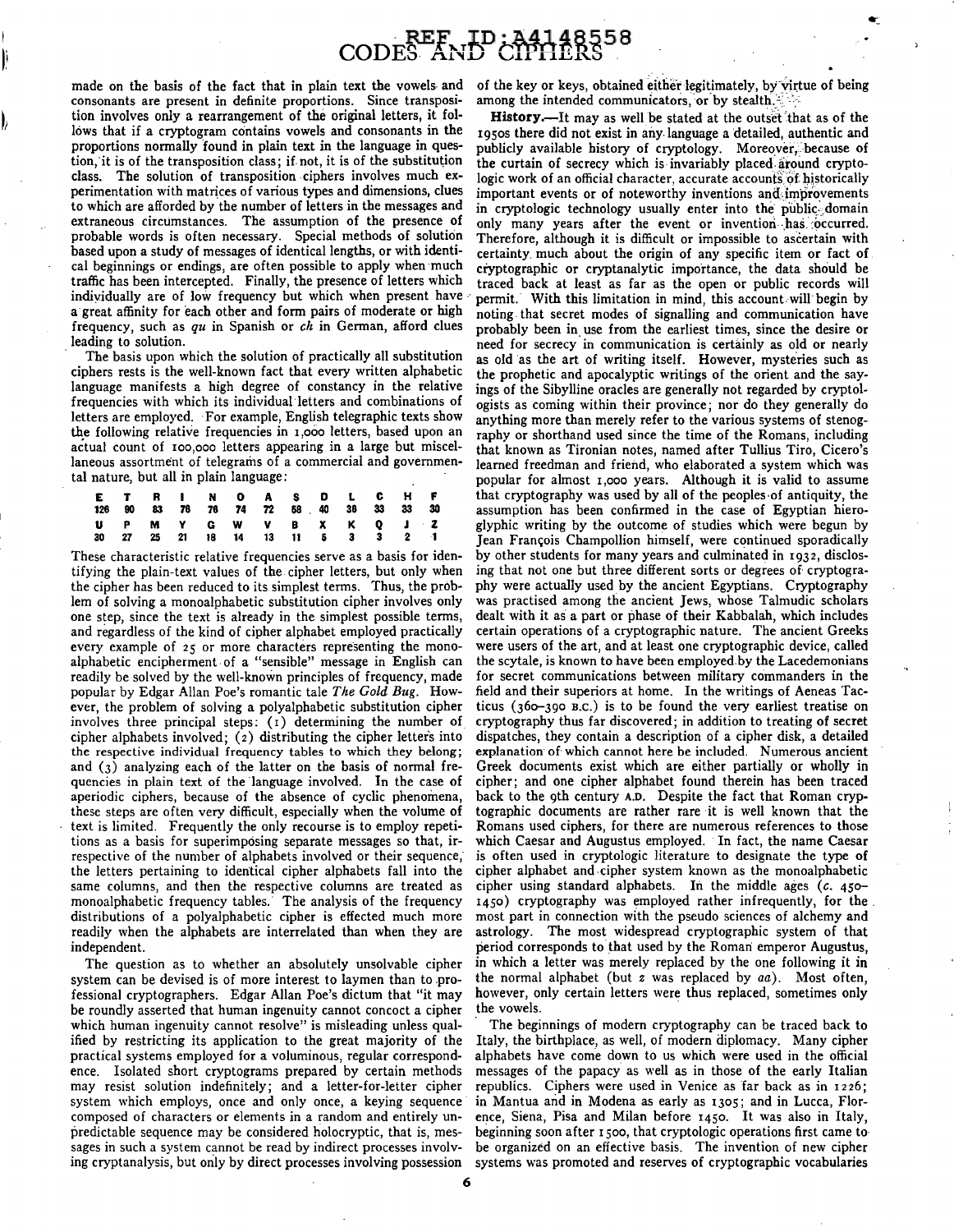# REF ID:A4148558<br>ES AND CIPHERS

were prepared and kept in readiness for prompt issue as replace- to be increased too, and code groups came to be composed, first, ments for old or compromised ones. The earliest extant piece of of groups of figures or of b ments for old or compromised ones. The earliest extant piece of of groups of figures or of bona fide dictionary words, then of work of a cryptographic nature is a small manual or compilation of artificial words and, later, work of a cryptographic nature is a small manual or compilation of artificial words and, later, of five-letter groups constructed scien-<br>the ciphers used about 1379 by Gabriel de Lavinde of Parma and tifically so as to obt preserved in the Vatican archives. In these ciphers all the letters were represented by arbitrary symbols and the vowels were were represented by arbitrary symbols and the vowels were sion errors. For another  $75$  years, beginning about 1860, the cryp-<br>treated no differently than the consonants in regard to the number toprinciples embodied in th treated no differently than the consonants in regard to the number toprinciples embodied in the early nomenclators but now expanded<br>of equivalents assigned them. However, some of these ciphers in- into large codes were the of equivalents assigned them. However, some of these ciphers in- into large codes were the ones preferred for diplomatic and comcluded nulls and others included brief lists of words and proper mercial cryptocommunications; literal or letter-for-letter ciphers nouns, compilations first called nomenclators, then repertories were used only rarely for nouns, compilations first called nomenclators, then repertories were used only rarely for such communications. On the other and, later, small codes. By 1400 A.D. it had become apparent hand, for military cryptocommunicatio and, later, small codes. By 1400 A.D. it had become apparent hand, for military cryptocommunications, cipher systems of the that each of the vowels should have more than a single cipher latter type were preferred, except f that each of the vowels should have more than a single cipher latter type were preferred, except for high-level or strategic com-<br>equivalent and there is a record of a cipher system involving a munications. In the U.S., du equivalent and there is a record of a cipher system involving a munications. In the U.S., during the War Between the States<br>reversed standard alphabet with three different supplementary (1861–65), the Federal army employed reversed standard alphabet with three different supplementary (1861–65), the Federal army employed small repertories in con-<br>symbols as variants for each vowel. By the 15th century, ac- nection with word transposition, the symbols as variants for each vowel. By the 15th century, ac- nection with word transposition, the so-called route cipher. The cording to Aloys Meister, Italian cryptography had been elab- Confederate army used the Vigenère cording to Aloys Meister, Italian cryptography had been elab- Confederate army used the Vigenère cipher—which the Federal orated to the point where "three to six different symbols could army cryptanalysts are said to have be used to represent a single letter of the alphabet, the individual syllables—arranged alphabetically for this purpose, ba, be, bi, bo, bu, ca, ce, ci, etc.,— had specific cipher equivalents, used almost to the exclusion of code systems by all belligerents and an ever-increasing number of complete words were in- for protecting tactical communic and an ever-increasing number of complete words were in- for protecting tactical communications in the field of operations, corporated into the nomenclators. Their abundance in content although code systems continued to be corporated into the nomenclators. Their abundance in content although code systems continued to be used for diplomatic and<br>became so great that it was possible to fill a lengthy alphabetic high-level strategic military cry became so great that it was possible to fill a lengthy alphabetic high-level strategic military cryptocommunications. By 1917, index with the special equivalents for syllables and words . . ." however, codes came to be use index with the special equivalents for syllables and words ..." however, codes came to be used for the secret communications<br>The first complete cipher, *i.e.*, one containing arbitrary sym- of the smaller and intermediate-The first complete cipher, *i.e.*, one containing arbitrary sym- of the smaller and intermediate-size military formations. The bols for each of the letters and variants for the vowels, as extent of their vocabularies varie bols for each of the letters and variants for the vowels, as extent of their vocabularies varied with the size of the unit, so well as nulls and a nomenclator, is exemplified by a Venetian that the code for communications well as nulls and a nomenclator, is exemplified by a Venetian that the code for communications between large units might con-<br>cipher of 1411, cited by Luigi Pasini. In the first half of the 15th tain 10,000 words and phras cipher of 1411, cited by Luigi Pasini. In the first half of the 15th tain 10,000 words and phrases, whereas that for communications century, after some further expansion in content, nomenclators between small units might c century, after some further expansion in content, nomenclators between small units might contain only a few hundred or less.<br>attained such a state of development and practical utility that After about 1925 the direction of attained such a state of development and practical utility that After about 1925 the direction of development and improvement<br>they remained for centuries the prototype of the diplomatic rep- in governmental cryptocommunica they remained for centuries the prototype of the diplomatic rep- in governmental cryptocommunications tended to explore and ex-<br>ertories used by nearly all European governments, as well as by ploit the possibilities of aut ertories used by nearly all European governments, as well as by ploit the possibilities of automatic cipher machines, as indicated that of the young and rapidly growing republic in the western earlier in this article, and that of the young and rapidly growing republic in the western earlier in this article, and this took place in all types of secret<br>hemisphere, the United States. Before continuing with the ac- communications: diplomatic, mi hemisphere, the United States. Before continuing with the ac- communications: diplomatic, military, naval, air, etc. This count of the further development of cryptosystems of this sort change in direction of evolution and it may be well to direct attention to the invention and develop- tems, code systems giving way to cipher systems in practical cryp-<br>ment of another cryptosystem which, originating in the very tocommunications where secrecy ment of another cryptosystem which, originating in the very tocommunications where secrecy is the primary consideration, is simple devices of the ancients, culminated some time during the only an obvious result, in the fie I6th century in the so-called *chiffre indéchiffrable* ("the inde- increased tempo of mechanization in all fields since the begin-<br>cipherable cipher") often referred to as the Vigenère cipher (fig. ning of the zoth century 4). It should be noted, however, that Vigenere's description of are generally single letters, lend themselves much more readily the cipher differs decidedly from the form usually ascribed to to mechanization than do code s the cipher differs decidedly from the form usually ascribed to him and presents an essentially more difficult problem to the him and presents an essentially more difficult problem to the generally complete words and often long phrases or sentences, cryptanalyst, that Vigenère nowhere speaks of the cipher as the because the number and lengths of cryptanalyst, that Vigenere nowhere speaks of the cipher as the because the number and lengths of different permutations and chiffre indechifrable par excellence, and that, except for an auto- combinations of electrical si *chiffre indéchiffrable par excellence*, and that, except for an auto- combinations of electrical signals needed to represent<sup>†</sup>the-rela-<br>keying principle, Vigenère lays no claim to having originated the tively small numbe

|<br>|<br>| r.

•

I

l ' ! f  $\mathbb{F}$ 

I

 $\mathbf{I}$ 

I I !

genère cipher, practical cryptographers and cryptanalysts tended to put their faith rather in the older nomenclators and repertories, words in such a language, not to mention phrases and sentences.

Louis XIII and Louis XIV, underwent important improvement cryptosystem, because of the veil of secrecy already mentioned, with the introduction of an innovation which is now called the it is almost impossible to ascertain with certainty by whom, where randomized or two-part arrangement of contents, illustrated in or when a specific cryptanalytic principle or process was first con-<br>fig. 7. This improvement also soon found its way into the official ceived or employed. The fig. 7. This improvement also soon found its way into the official ceived or employed. The secrecy veil in this area becomes an eryptography of England and other countries. The repertories almost impenetrable curtain, so t used by the papal court in the same century incorporated an ad- that news of cryptanalytic success or of the invention of a new ditional new feature, that of making some or all of the cipher technique becomes public only many years after the events or, characters represent two or more different letters. After attaining perhaps, never. characters represent two or more different letters. After attaining perhaps, never.<br>this fairly advanced state of development, European cryptography Under these circumstances, one hardly expects to find a histhis fairly advanced state of development, European cryptography went into a decline that reached its lowest level under Napoleon I; torical account of the very first success in cryptanalysis, but the<br>it is possible that one of the factors leading to the disaster which earliest brochure it is possible that one of the factors leading to the disaster which earliest brochure on record dealing with cryptanalytic theory is<br>overtook him in Russia was the solution by the Russians of inter- that of the Leone Batt cepted French ciphers. After the middle of the 19th century, between 1467 and 1472, deals not only with cryptanalytic theories<br>stimulated perhaps by the spreading use of electromagnetic teleg- and processes but also with c stimulated perhaps by the spreading use of electromagnetic teleg-<br>raphy, there came an expansion in the content of repertories, soon to be called codes. By the end of that century large codes con- brief treatise of Sicco Simonetta., a cryptanalyst of the Sforzas at taining roo,ooo or more words and phrases were compiled not the court of Milan, which is dated July 4, 1474, and which is a only for governmental but also for commercial communications. strictly practical guide to cryptanalytic procedures, is the oldest In such codes, of course, the length of the code equivalents had treatise in the world purely devoted to cryptanalysis. Beginning

tifically so as to obtain the maximum not only in economy in cost of transmission but also in efficiency in the correction of transmisarmy cryptanalysts are said to have solved every time a message in it was intercepted.

During the first two years of World War I cipher systems were change in direction of evolution and development of cryptosysonly an obvious result, in the field of communications, of the ning of the 20th century. Cipher systems, the units of which keying principle, Vigenère lays no claim to having originated the tively small number of different basic units of a written alphabetic<br>cipher. language (in English 26 letters) are very much smaller than the language (in English 26 letters) are very much smaller than the Despite the much-advertised virtues and security of the Vi- number and lengths of different permutations and combinations<br>mère cipher, practical cryptographers and cryptanalysts tended that would be required to represent t

and it is therefore necessary to turn once more to these cryptoaids This brief account of technological developments in cryptog-<br>raphy has its counterpart in cryptanalysis, but if it is difficult to and follow their progress.<br>The repertories used by France in the 16th century, under ascertain with certainty data concerning the origin of any specific ascertain with certainty data concerning the origin of any specific almost impenetrable curtain, so that it is certainly valid to assume

> that of the Leone Battista Alberti, whose *Trattati in cifra*, written is, therefore, the oldest treatise on cryptology in existence. The